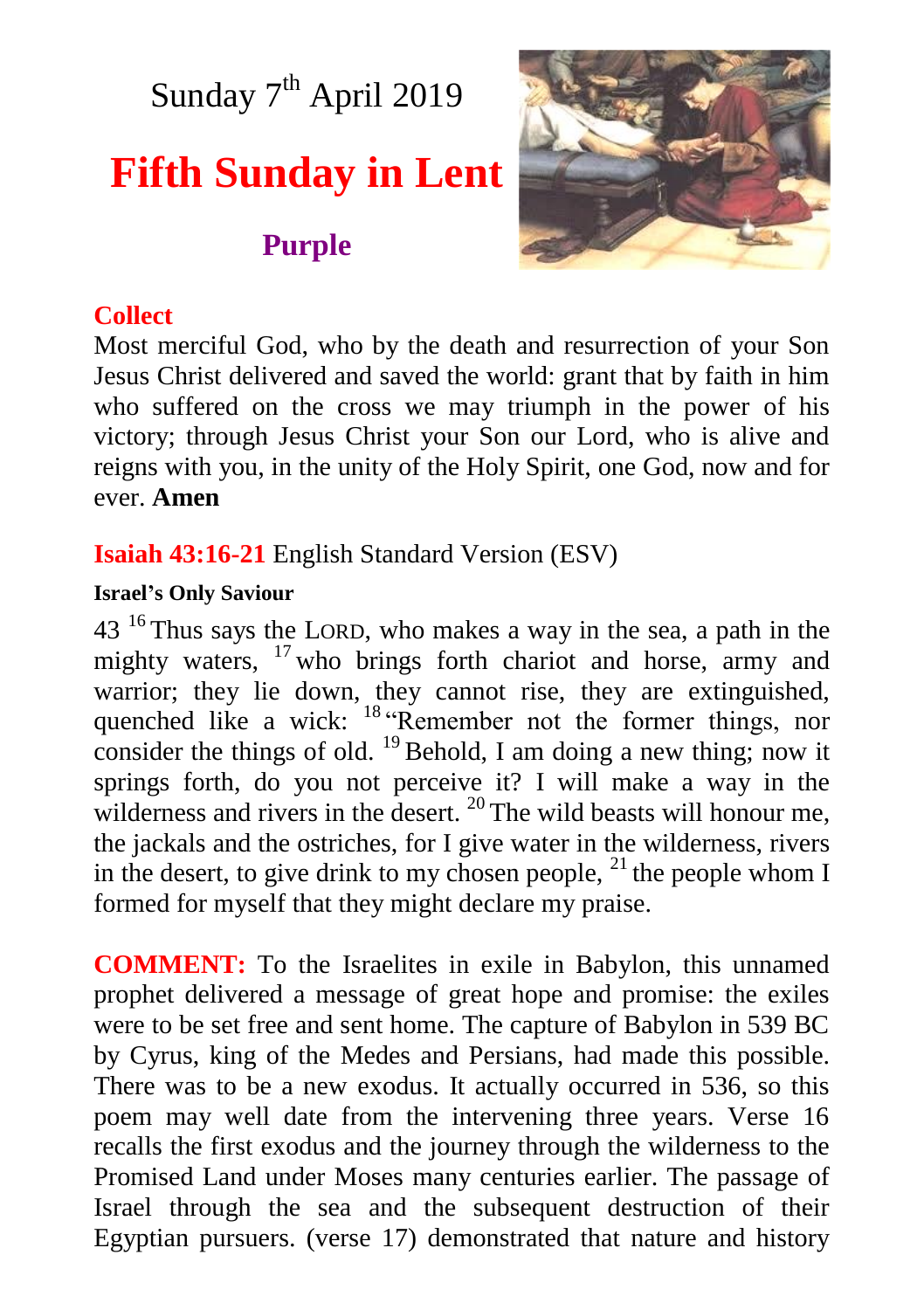are both under the sovereign control of the LORD. The prophet then calls for the exiles in Babylon to turn from memory to hope (verse 18) for a great new deliverance is about to occur. The road home is open to them as was the road through the wilderness and across many rivers to the Promised Land. This would happen because the LORD willed it for The Lord's own people. The LORD would provide life-giving water for them in the thousand-mile trek through the desert. That had been a crucial issue for the Israelites in their exodus from Egypt. Unlike their ancestors, the promise of water and safety from lurking wild animals would reassure those of weak faith. The return from exile in Babylon was not only an act of divine grace but also as a testimony to the LORD's mighty purpose for Israel. Verse 21 states unequivocally that The LORD's intent was that the exiles would declare the LORD's praise. Imagine the amazement of every tribe through whose territory the returning exiles passed. Two generations earlier, their Babylonian overlords had led the Israelites eastward in chains. Now they were marching homeward in a rejoicing throng spreading the good news of the LORD's blessed deliverance as they went.

# **John 12:1-8** English Standard Version (ESV)

#### **Mary Anoints Jesus at Bethany**

12<sup>1</sup> Six days before the Passover, Jesus therefore came to Bethany, where Lazarus was, whom Jesus had raised from the dead.  $2$  So they gave a dinner for him there. Martha served, and Lazarus was one of those reclining with him at table.<sup>3</sup> Mary therefore took a pound<sup>[a]</sup> of expensive ointment made from pure nard, and anointed the feet of Jesus and wiped his feet with her hair. The house was filled with the fragrance of the perfume. <sup>4</sup> But Judas Iscariot, one of his disciples (he who was about to betray him), said, <sup>5 "</sup>Why was this ointment not sold for three hundred denarii<sup>[b]</sup> and given to the poor?" <sup>6</sup> He said this, not because he cared about the poor, but because he was a thief, and having charge of the moneybag he used to help himself to what was put into it.  $\bar{7}$  Jesus said, "Leave her alone, so that she may keep  $it^{[c]}$  for the day of my burial. <sup>8</sup> For the poor you always have with you, but you do not always have me."

**Footnotes:** a. Greek *litra*; a *litra* (or Roman pound) was equal to about 11 1/2 ounces or 327 grams. b. A *denarius* was a day's wage for a labourer. c. Or *Leave her alone; she intended to keep it.*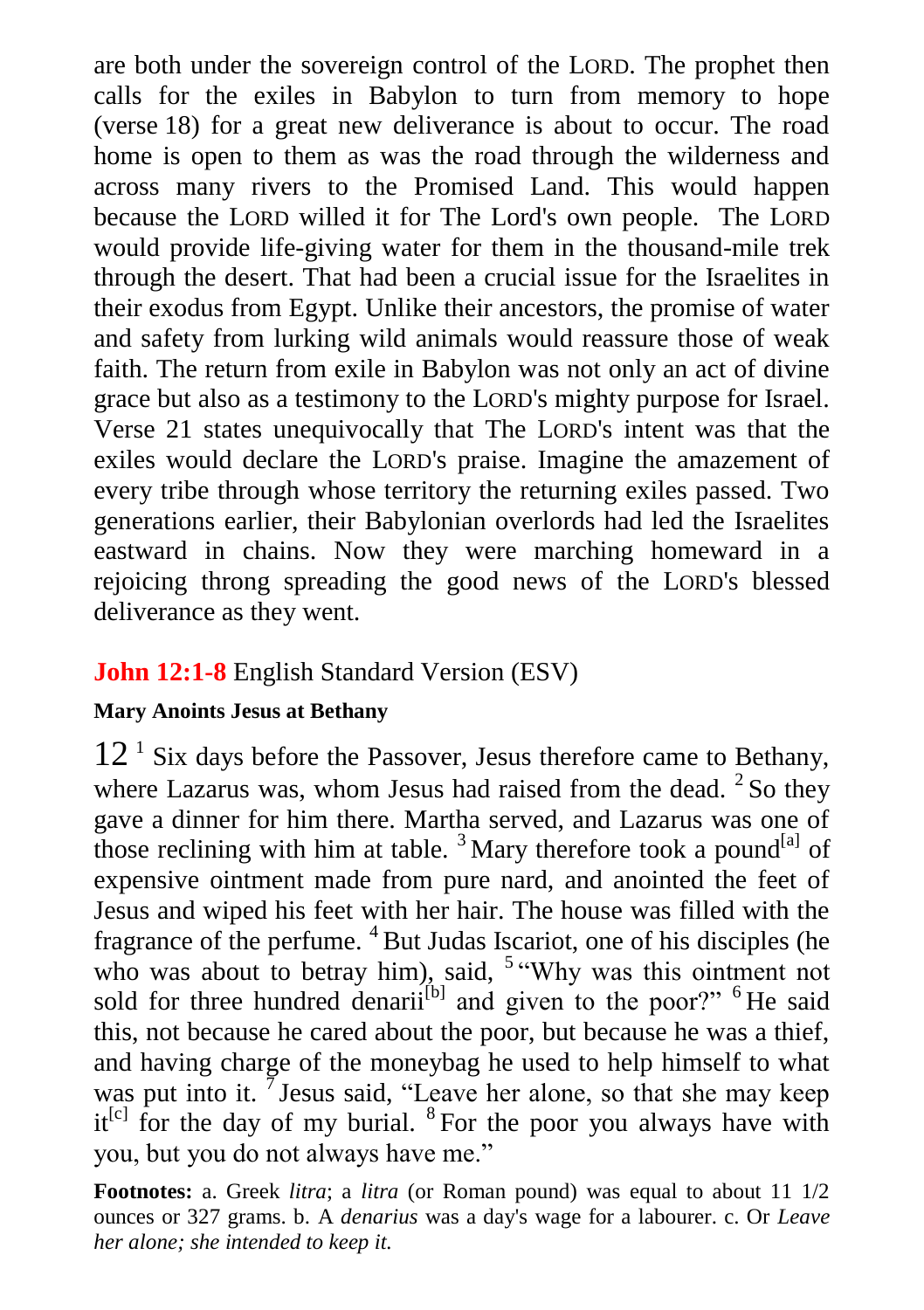**COMMENT:** Jesus appears to have made the home of Mary, Martha and Lazarus his headquarters during his last visit to Jerusalem for the celebration of the Passover. It is not difficult to see why. Bethany was a hamlet just over the eastern ridge of the Mount of Olives. Today, when one looks eastward toward the Mount of Olives from any vantage point in the city overlooking the Kedron Valley, one can see the spire of the ancient church erected on the traditional site of the home where this incident occurred. The minaret of a nearby mosque is even more visible. The distance to Bethany from the Beautiful Gate to the Temple would have been no more than two miles and less than that from the traditional site of the Garden of Gethsemane at the foot of the Mount of Olives. Mary of Bethany, expressed her love and devotion to Jesus by perfuming his feet with a costly ointment and wiping them with her hair. We know who Mary was from John's explicit identification in the verse 1. That this family was well known to Jesus, is witness by the first introduction in Luke 10:38-42 (The Mary and Martha story). This event in the Gospel reading today shows some literary dependence upon an even recorded at Bethany and at the house of Simon the Leper in Mark 14:1-9, where the sum of 300 denari is mentioned, and which is also related in Matthew 26:1-13. In those two accounts the woman anoints the head of Jesus, and the criticism was about what was seen as a waste of expensive ointment. John's story also shows similarities with an event related in Luke 7:36- 50, but the location in Luke 7 is the "city called Na'in" (Luke 7:11), and the women is given as a sinful woman, but who anoints the feet of Jesus, is sorrow for her sins. There is a late tradition (6th Century onward) which identifies the sinful woman in Luke with Mary Magdalene, however, without any foundation. The story in John's gospel, as the event in Mark 14:1-9 (& Matthew 26:1-13) looks to the death and burial of Jesus, to which we look today.

#### **Psalm 126** *In convertendo* Grail Psalter

#### R **What marvels the Lord worked for us! Indeed we were glad.**

1 *A Song of Ascents.* 

When the Lord delivered Zion from bondage,

it seemed like a dream.

 $2$ <sup>2</sup> Then was our mouth filled with laughter,

on our lips there were songs.  $\mathbb{R}^7$